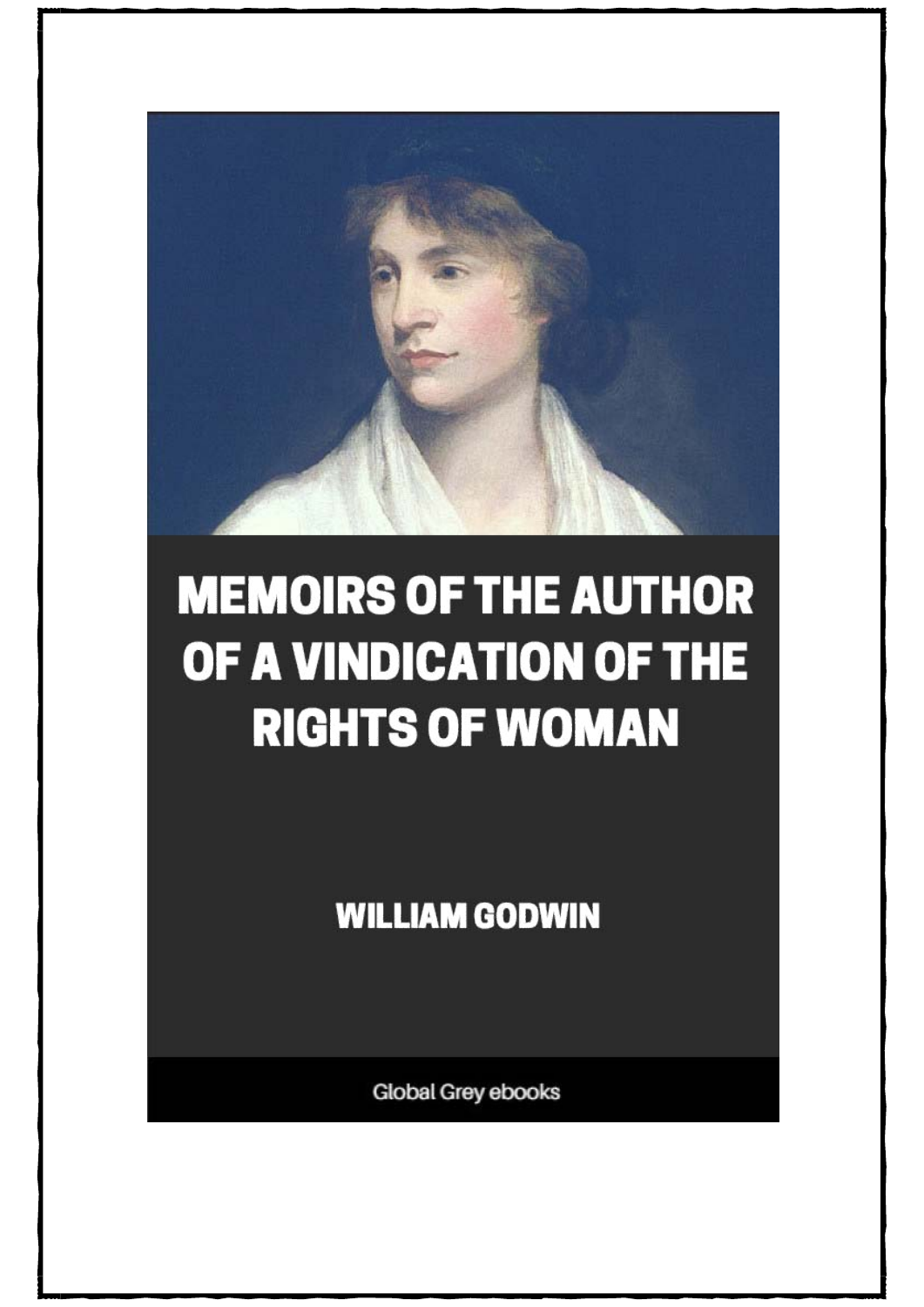# **MEMOIRS OF THE AUTHOR OF A VINDICATION OF THE RIGHTS OF WOMAN**

## **BY WILLIAM GODWIN**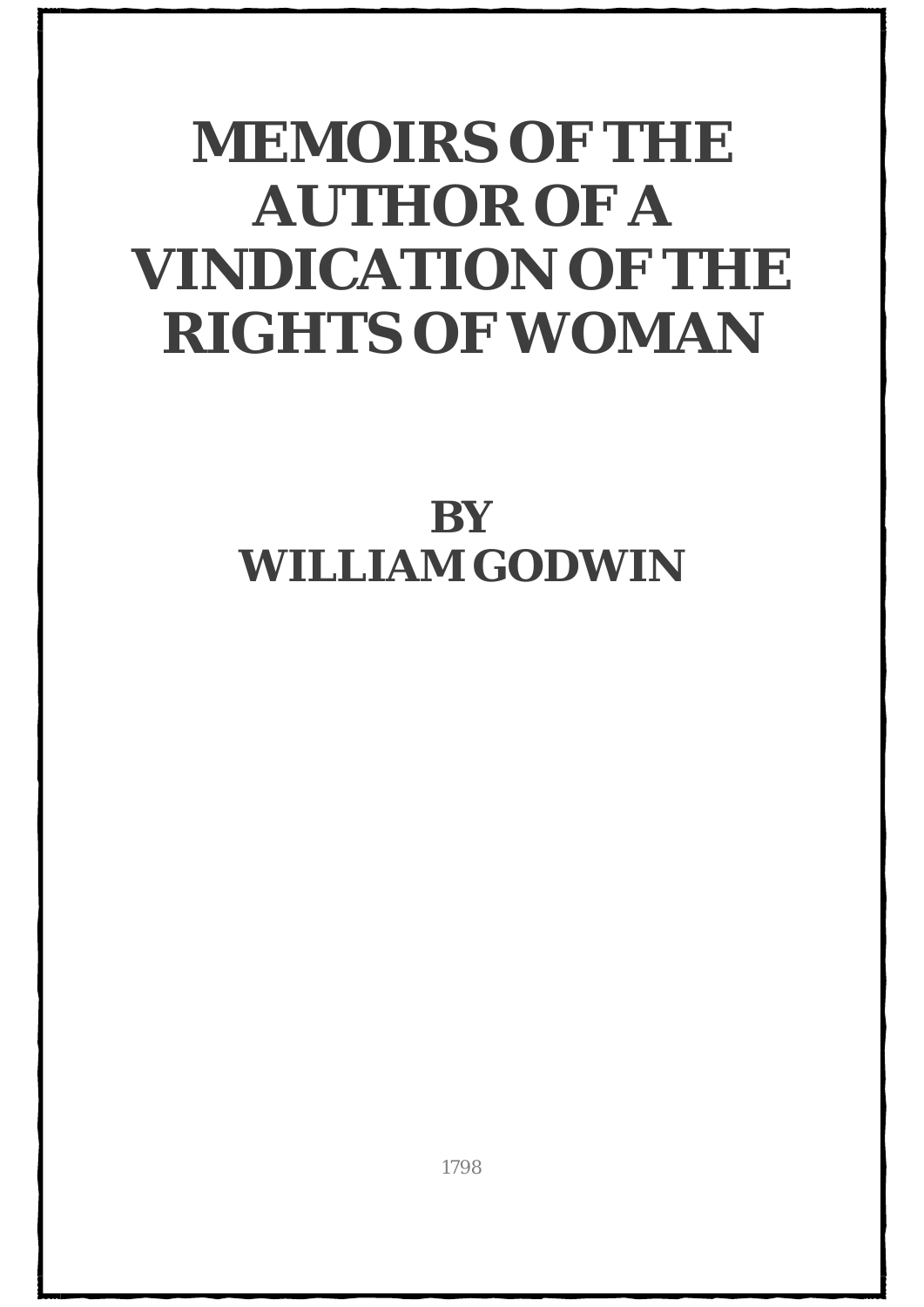#### Memoirs of the Author of A Vindication Of The Rights Of Woman by William Godwin.

This edition was created and published by Global Grey

©GlobalGrey 2018



**[globalgreyebooks.com](https://www.globalgreyebooks.com/)**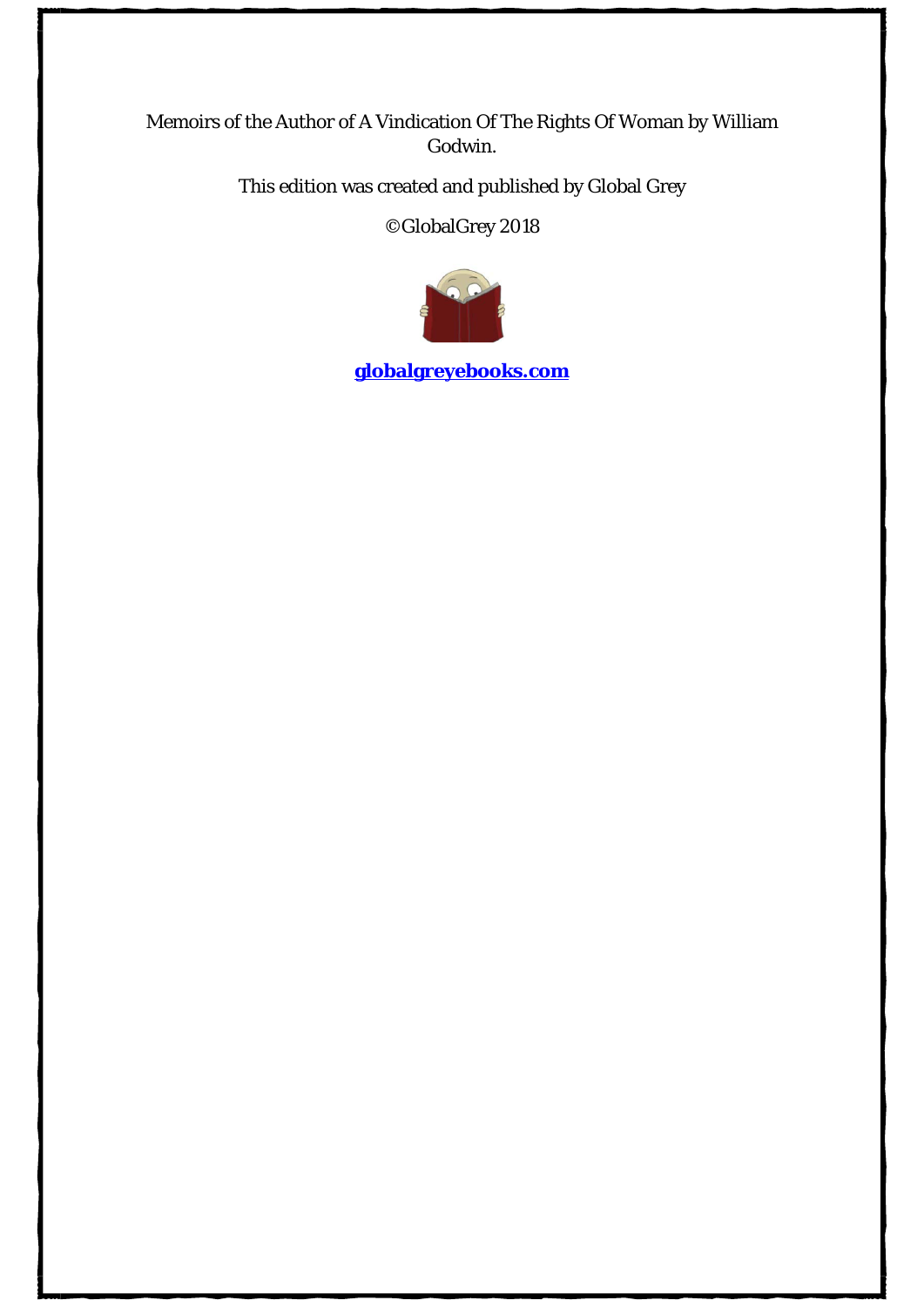**CONTENTS**

[Chapter 1. 1759–1775](#page-5-0) [Chapter 2. 1775–1783](#page-11-0) [Chapter 3. 1783–1785](#page-15-0) [Chapter 4. 1785–1787](#page-21-0) [Chapter 5. 1787–1790](#page-25-0) Chapter [6. 1790–1792](#page-29-0) [Chapter 7. 1792–1795](#page-38-0) [Chapter 8. 1795, 1796](#page-46-0)

[Chapter 9. 1796, 1797](#page-54-0)

[Chapter 10](#page-62-0)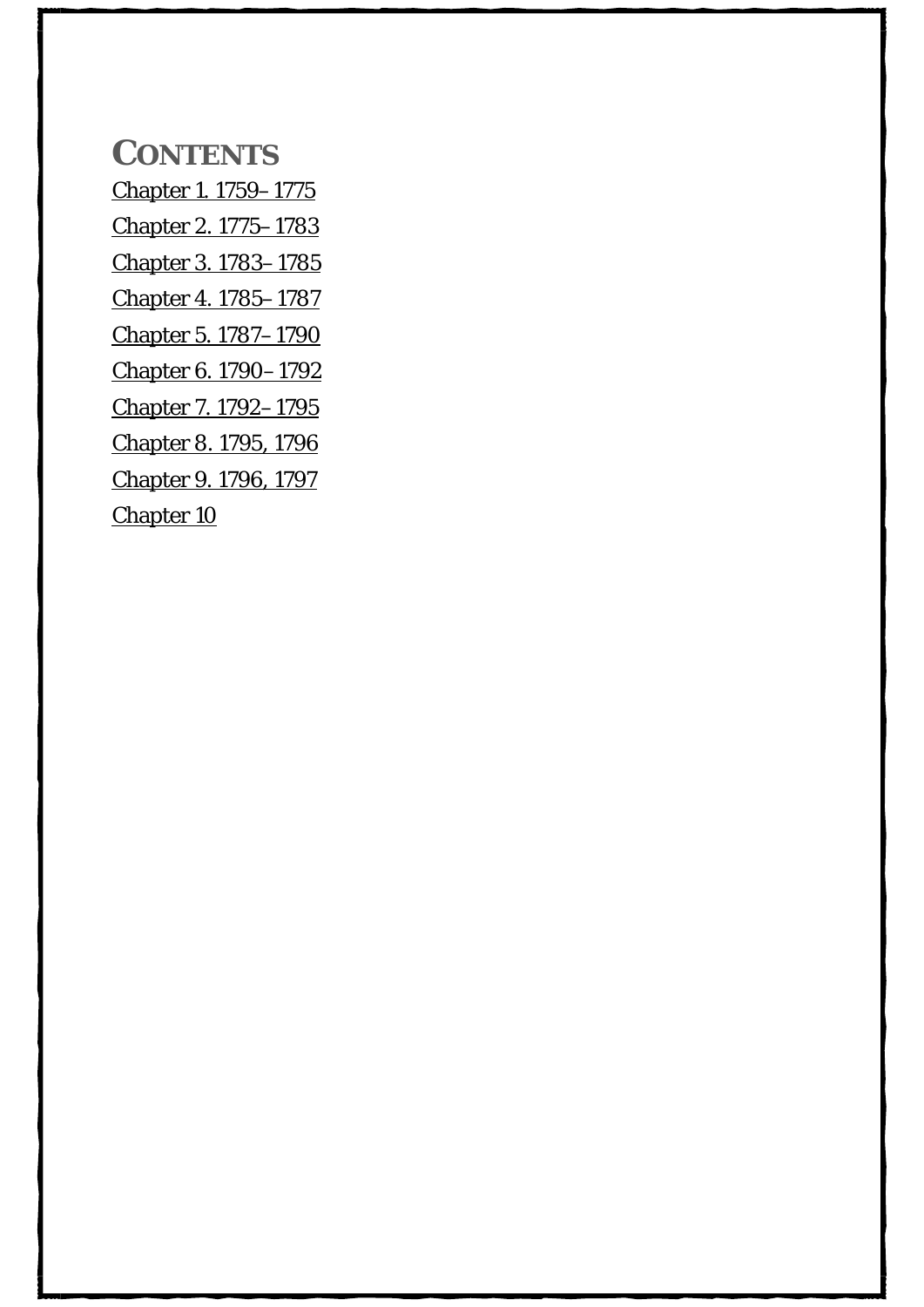

*Mary Wollstonecraft Godwin*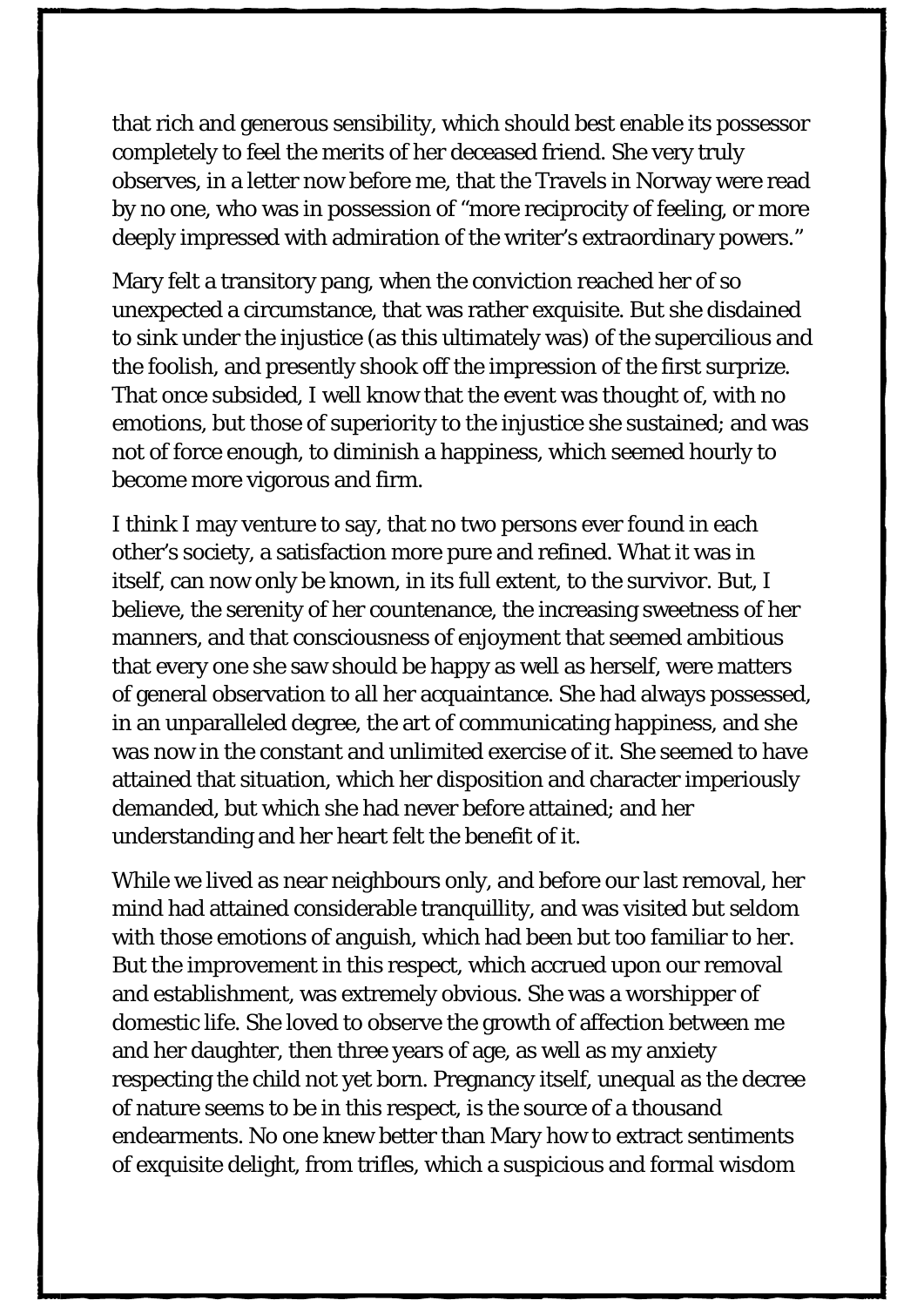would scarcely deign to remark. A little ride into the country with myself and the child, has sometimes produced a sort of opening of the heart, a general expression of confidence and affectionate soul, a sort of infantine, yet dignified endearment, which those who have felt may understand, but which I should in vain attempt to pourtray.

In addition to our domestic pleasures, I was fortunate enough to introduce her to some of my acquaintance of both sexes, to whom she attached herself with all the ardour of approbation and friendship.

Ours was not an idle happiness, a paradise of selfish and transitory pleasures. It is perhaps scarcely necessary to mention, that, influenced by the ideas I had long entertained upon the subject of cohabitation, I engaged an apartment, about twenty doors from our house in the Polygon, Somers Town, which I designed for the purpose of my study and literary occupations. Trifles however will be interesting to some readers, when they relate to the last period of the life of such a person as Mary. I will add therefore, that we were both of us of opinion, that it was possible for two persons to be too uniformly in each other's society. Influenced by that opinion, it was my practice to repair to the apartment I have mentioned as soon as I rose, and frequently not to make my appearance in the Polygon, till the hour of dinner. We agreed in condemning the notion, prevalent in many situations in life, that a man and his wife cannot visit in mixed society, but in company with each other; and we rather sought occasions of deviating from, than of complying with, this rule. By these means, though, for the most part, we spent the latter half of each day in one another's society, yet we were in no danger of satiety. We seemed to combine, in a considerable degree, the novelty and lively sensation of visit, with the more delicious and heart-felt pleasures of domestic life.

Whatever may be thought, in other respects, of the plan we laid down to ourselves, we probably derived a real advantage from it, as to the constancy and uninterruptedness of our literary pursuits. Mary had a variety of projects of this sort, for the exercise of her talents, and the benefit of society; and, if she had lived, I believe the world would have had very little reason to complain of any remission of her industry. One of her projects, which has been already mentioned, was of a series of Letters on the Management of Infants. Though she had been for some

56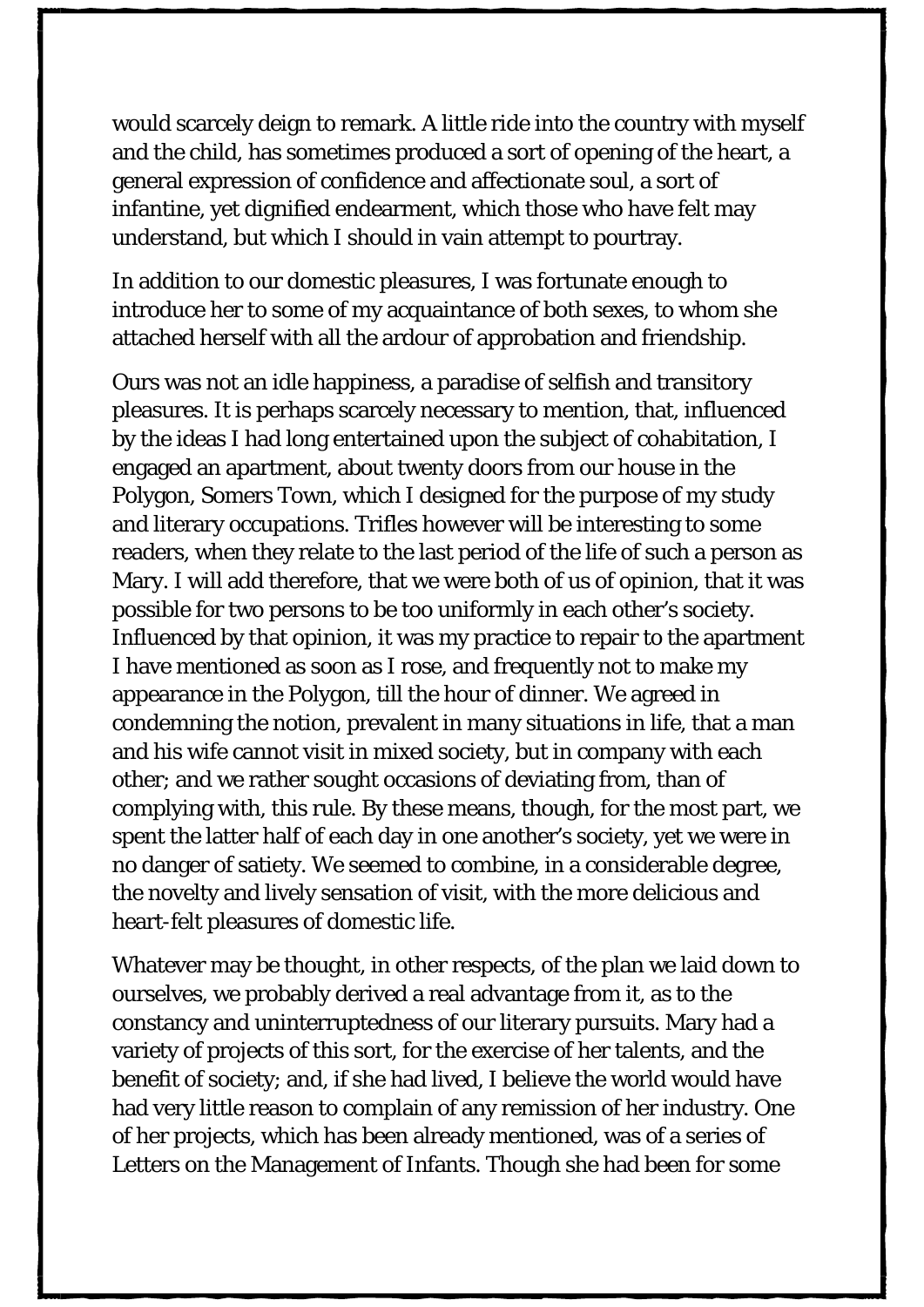time digesting her ideas on this subject with a view to the press, I have found comparatively nothing that she had committed to paper respecting it. Another project, of longer standing, was of a series of books for the instruction of children. A fragment she left in execution of this project, is inserted in her Posthumous Works.

But the principal work, in which she was engaged for more than twelve months before her decease, was a novel, entitled, The Wrongs of Woman. I shall not stop here to explain the nature of the work, as so much of it as was already written, is now given to the public. I shall only observe that, impressed, as she could not fail to be, with the consciousness of her talents, she was desirous, in this instance, that they should effect what they were capable of effecting. She was sensible how arduous a task it is to produce a truly excellent novel; and she roused her faculties to grapple with it. All her other works were produced with a rapidity, that did not give her powers time fully to expand. But this was written slowly and with mature consideration. She began it in several forms, which she successively rejected, after they were considerably advanced. She wrote many parts of the work again and again, and, when she had finished what she intended for the first part, she felt herself more urgently stimulated to revise and improve what she had written, than to proceed, with constancy of application, in the parts that were to follow.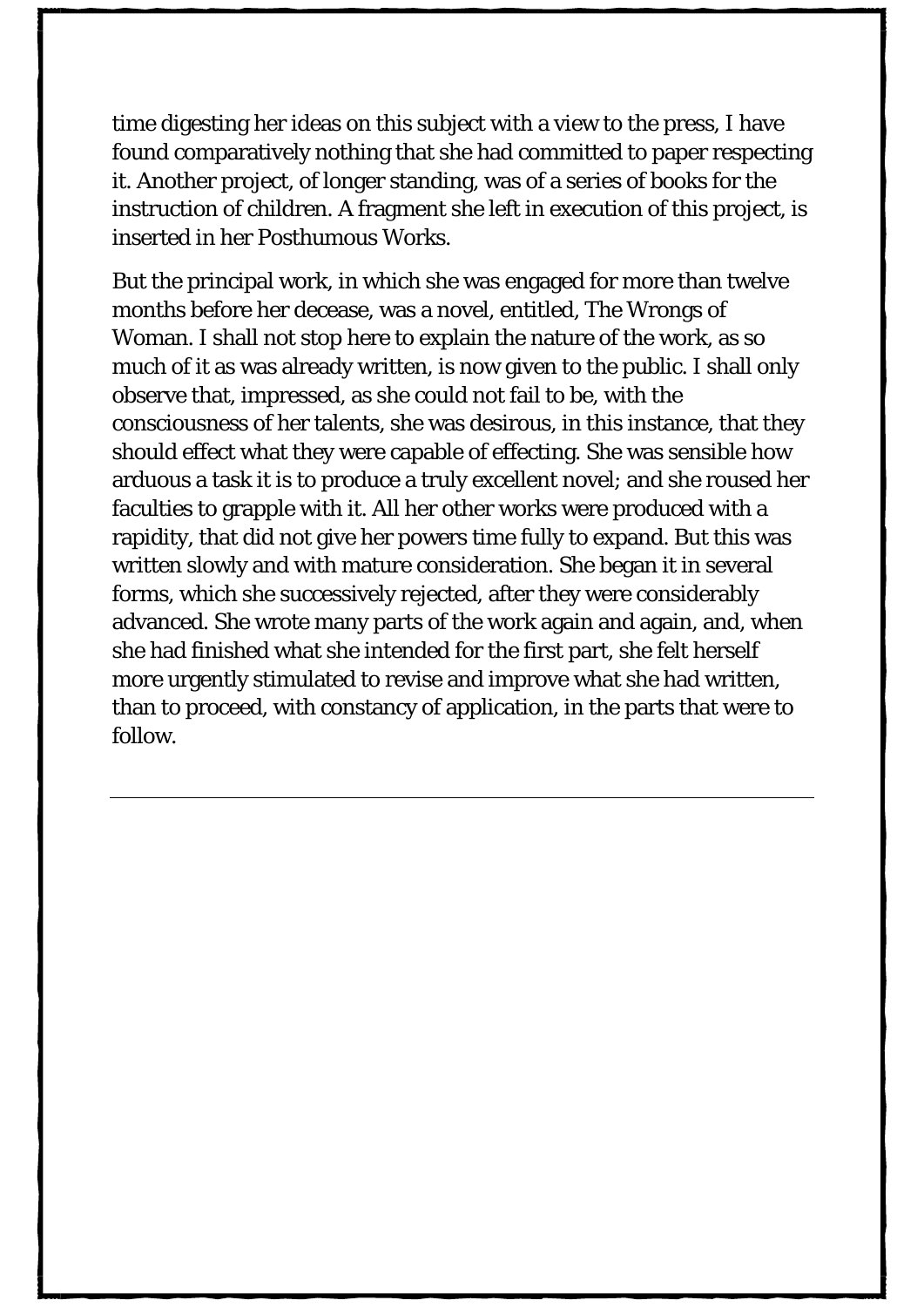### <span id="page-62-0"></span>**CHAPTER 10**

I am now led, by the course of my narrative, to the last fatal scene of her life. She was taken in labour on Wednesday, the thirtieth of August. She had been somewhat indisposed on the preceding Friday, the consequence, I believe, of a sudden alarm. But from that time she was in perfect health. She was so far from being under any apprehension as to the difficulties of child-birth, as frequently to ridicule the fashion of ladies in England, who keep their chamber for one full month after delivery. For herself, she proposed coming down to dinner on the day immediately following. She had already had some experience on the subject in the case of Fanny; and I cheerfully submitted in every point to her judgment and her wisdom. She hired no nurse. Influenced by ideas of decorum, which certainly ought to have no place, at least in cases of danger, she determined to have a woman to attend her in the capacity of midwife. She was sensible that the proper business of a midwife, in the instance of a natural labour, is to sit by and wait for the operations of nature, which seldom, in these affairs, demand the interposition of art.

At five o'clock in the morning of the day of delivery, she felt what she conceived to be some notices of the approaching labour. Mrs. Blenkinsop, matron and midwife to the Westminster Lying in Hospital, who had seen Mary several times previous to her delivery, was soon after sent for, and arrived about nine. During the whole day Mary was perfectly cheerful. Her pains came on slowly; and, in the morning, she wrote several notes, three addressed to me, who had gone, as usual, to my apartments, for the purpose of study. About two o'clock in the afternoon, she went up to her chamber — never more to descend.

The child was born at twenty minutes after eleven at night. Mary had requested that I would not come into the chamber till all was over, and signified her intention of then performing the interesting office of presenting the new-born child to its father. I was sitting in a parlour; and it was not till after two o'clock on Thursday morning, that I received the alarming intelligence, that the placenta was not yet removed, and that the midwife dared not proceed any further, and gave her opinion for calling in a male practitioner. I accordingly went for Dr. Poignand,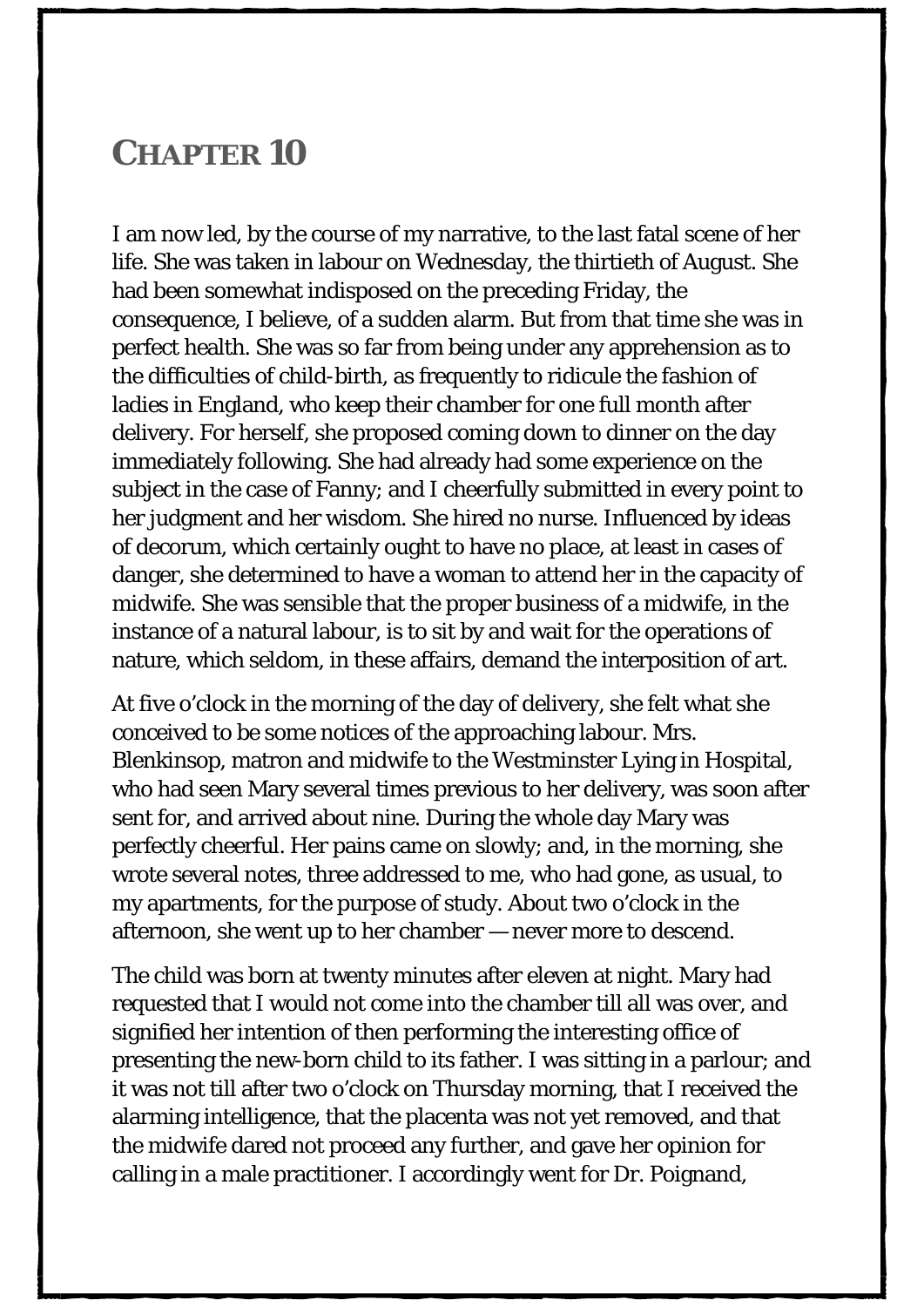physician and man-midwife to the same hospital, who arrived between three and four hours after the birth of the child. He immediately proceeded to the extraction of the placenta, which he brought away in pieces, till he was satisfied that the whole was removed. In that point however it afterwards appeared that he was mistaken.

The period from the birth of the child till about eight o'clock the next morning, was a period full of peril and alarm. The loss of blood was considerable, and produced an almost uninterrupted series of fainting fits. I went to the chamber soon after four in the morning, and found her in this state. She told me some time on Thursday, "that she should have died the preceding night, but that she was determined not to leave me." She added, with one of those smiles which so eminently illuminated her countenance, "that I should not be like Porson," alluding to the circumstance of that great man having lost his wife, after being only a few months married. Speaking of what she had already passed through, she declared, "that she had never known what bodily pain was before."

On Thursday morning Dr. Poignand repeated his visit. Mary had just before expressed some inclination to see Dr. George Fordyce, a man probably of more science than any other medical professor in England, and between whom and herself there had long subsisted a mutual friendship. I mentioned this to Dr. Poignand, but he rather discountenanced the idea, observing that he saw no necessity for it, and that he supposed Dr. Fordyce was not particularly conversant with obstetrical cases; but that I would do as I pleased. After Dr. Poignand was gone, I determined to send for Dr. Fordyce. He accordingly saw the patient about three o'clock on Thursday afternoon. He however perceived no particular cause of alarm; and, on that or the next day, quoted, as I am told, Mary's case, in a mixed company, as a corroboration of a favourite idea of his, of the propriety of employing females in the capacity of midwives. Mary "had had a woman, and was doing extremely well."

What had passed however in the night between Wednesday and Thursday, had so far alarmed me, that I did not quit the house, and scarcely the chamber, during the following day. But my alarms wore off, as time advanced. Appearances were more favourable, than the exhausted state of the patient would almost have permitted me to expect.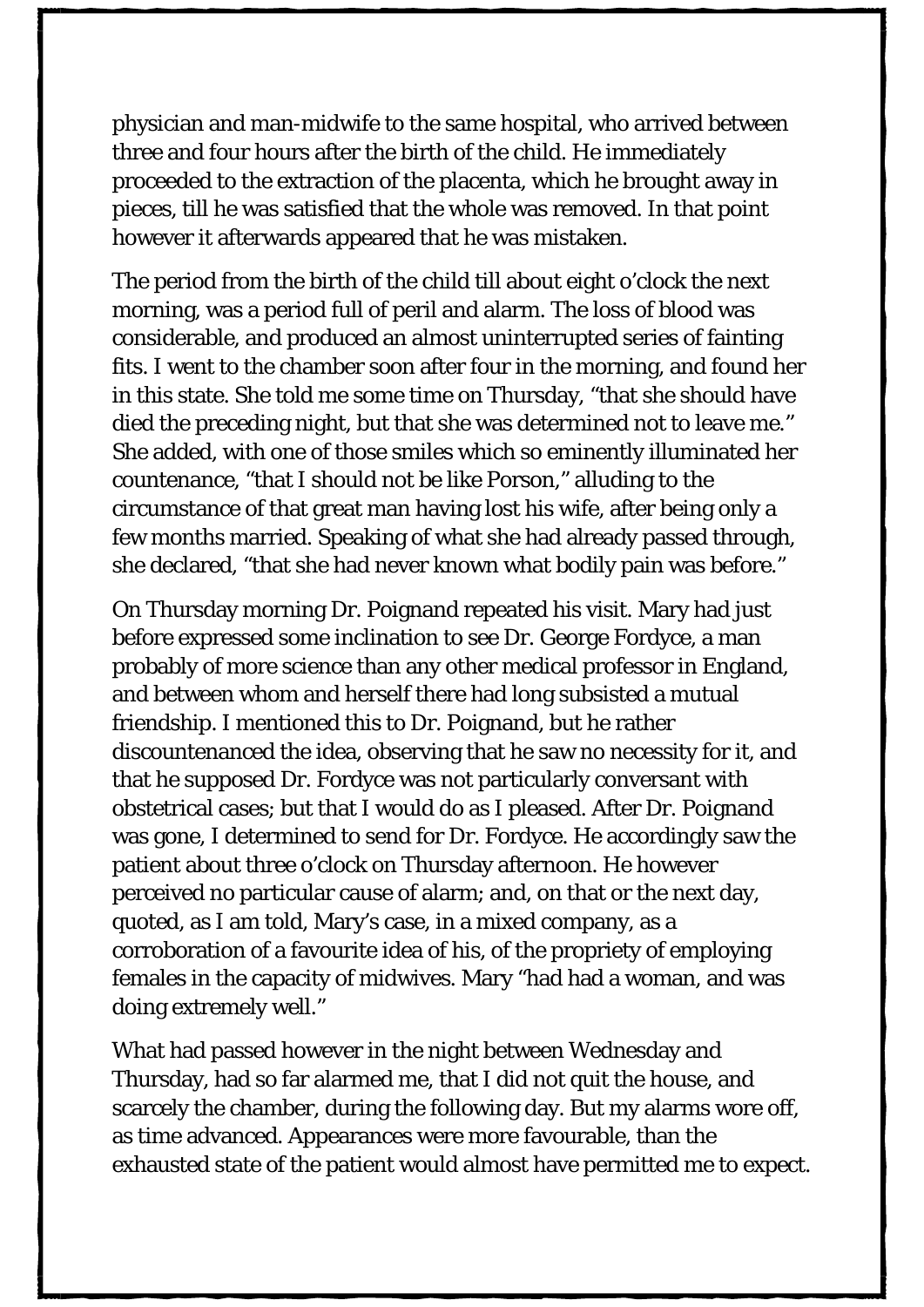Friday morning therefore I devoted to a business of some urgency, which called me to different parts of the town, and which, before dinner, I happily completed. On my return, and during the evening, I received the most pleasurable sensations from the promising state of the patient. I was now perfectly satisfied that every thing was safe, and that, if she did not take cold, or suffer from any external accident, her speedy recovery was certain.

Saturday was a day less auspicious than Friday, but not absolutely alarming.

Sunday, the third of September, I now regard as the day, that finally decided on the fate of the object dearest to my heart that the universe contained. Encouraged by what I considered as the progress of her recovery, I accompanied a friend in the morning in several calls, one of them as far as Kensington, and did not return till dinner-time. On my return I found a degree of anxiety in every face, and was told that she had had a sort of shivering fit, and had expressed some anxiety at the length of my absence. My sister and a friend of hers, had been engaged to dine below stairs, but a message was sent to put them off, and Mary ordered that the cloth should not be laid, as usual, in the room immediately under her on the first floor, but in the ground-floor parlour. I felt a pang at having been so long and so unseasonably absent, and determined that I would not repeat the fault.

In the evening she had a second shivering fit, the symptoms of which were in the highest degree alarming. Every muscle of the body trembled, the teeth chattered, and the bed shook under her. This continued probably for five minutes. She told me, after it was over, that it had been a struggle between life and death, and that she had been more than once, in the course of it, at the point of expiring. I now apprehend these to have been the symptoms of a decided mortification, occasioned by the part of the placenta that remained in the womb. At the time however I was far from considering it in that light. When I went for Dr. Poignand, between two and three o'clock on the morning of Thursday, despair was in my heart. The fact of the adhesion of the placenta was stated to me; and, ignorant as I was of obstetrical science, I felt as if the death of Mary was in a manner decided. But hope had re-visited my bosom; and her chearings were so delightful, that I hugged her obstinately to my heart. I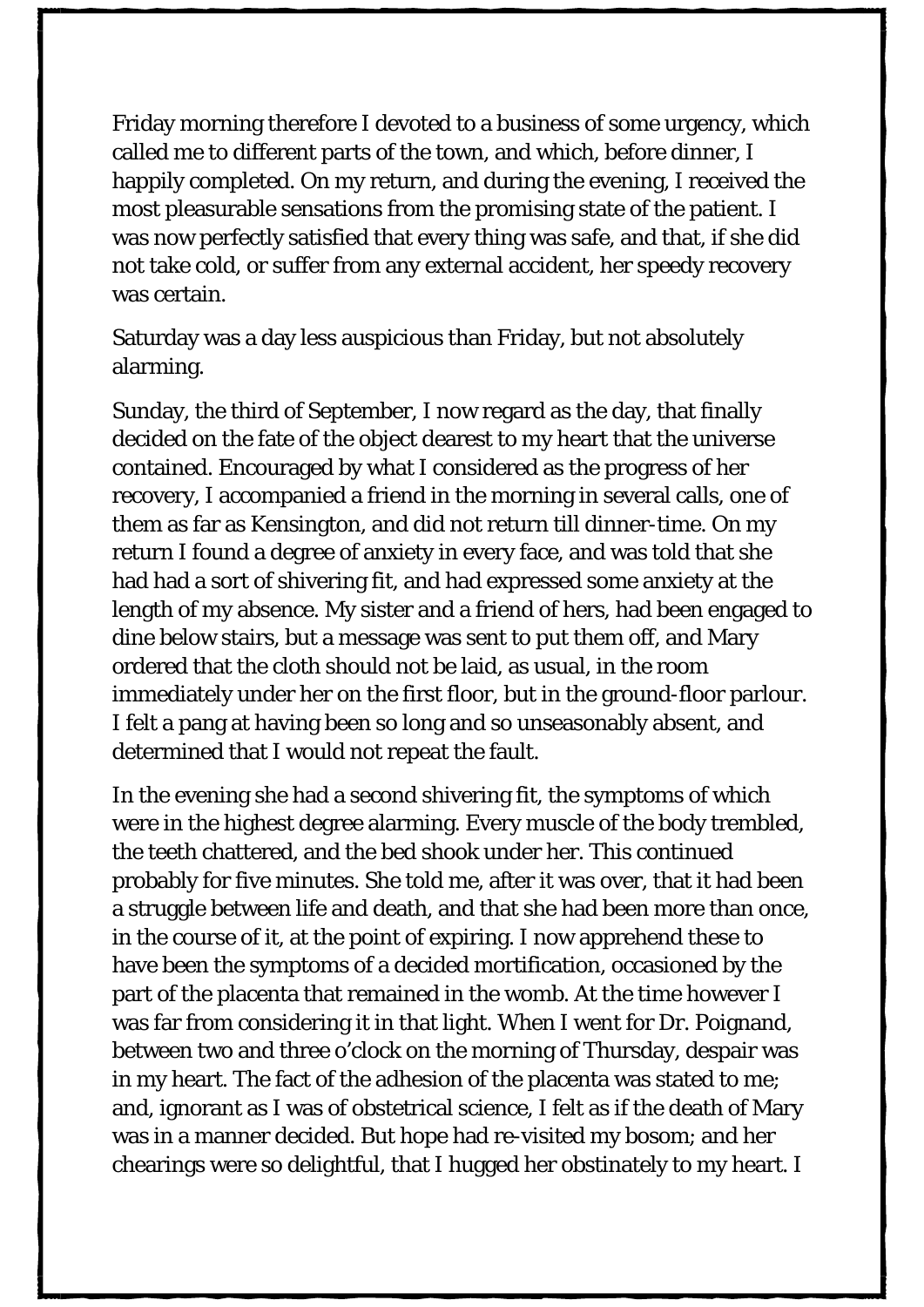was only mortified at what appeared to me a new delay in the recovery I so earnestly longed for. I immediately sent for Dr. Fordyce, who had been with her in the morning, as well as on the three preceding days. Dr. Poignand had also called this morning but declined paying any further visits, as we had thought proper to call in Dr. Fordyce.

The progress of the disease was now uninterrupted. On Tuesday I found it necessary again to call in Dr. Fordyce in the afternoon, who brought with him Dr. Clarke of New Burlington-street, under the idea that some operation might be necessary. I have already said, that I pertinaciously persisted in viewing the fair side of things; and therefore the interval between Sunday and Tuesday evening, did not pass without some mixture of cheerfulness. On Monday, Dr. Fordyce forbad the child's having the breast, and we therefore procured puppies to draw off the milk. This occasioned some pleasantry of Mary with me and the other attendants. Nothing could exceed the equanimity, the patience and affectionateness of the poor sufferer. I intreated her to recover; I dwelt with trembling fondness on every favourable circumstance; and, as far it was possible in so dreadful a situation, she, by her smiles and kind speeches, rewarded my affection.

Wednesday was to me the day of greatest torture in the melancholy series. It was now decided that the only chance of supporting her through what she had to suffer, was by supplying her rather freely with wine. This task was devolved upon me. I began about four o'clock in the afternoon. But for me, totally ignorant of the nature of diseases and of the human frame, thus to play with a life that now seemed all that was dear to me in the universe, was too dreadful a task. I knew neither what was too much, nor what was too little. Having begun, I felt compelled, under every disadvantage, to go on. This lasted for three hours. Towards the end of that time, I happened foolishly to ask the servant who came out of the room, "What she thought of her mistress?" she replied, "that, in her judgment, she was going as fast as possible." There are moments, when any creature that lives, has power to drive one into madness. I seemed to know the absurdity of this reply; but that was of no consequence. It added to the measure of my distraction. A little after seven I intreated a friend to go for Mr. Carlisle, and bring him instantly wherever he was to be found. He had voluntarily called on the patient on the preceding Saturday, and two or three times since. He had seen her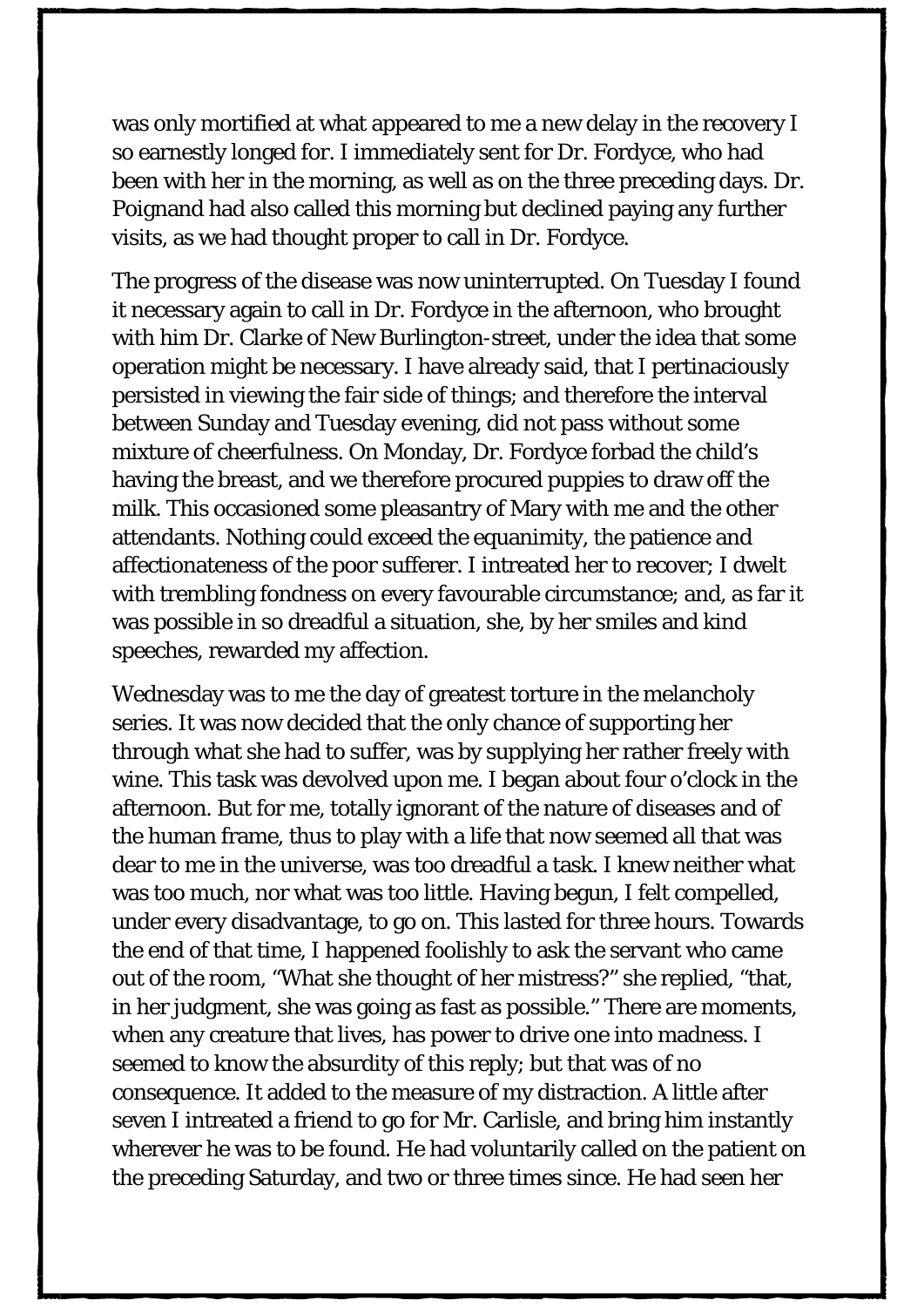that morning, and had been earnest in recommending the wine-diet. That day he dined four miles out of town, on the side of the metropolis, which was furthest from us. Notwithstanding this, my friend returned with him after three-quarters of an hour's absence. No one who knows my friend, will wonder either at his eagerness or success, when I name Mr. Basil Montagu. The sight of Mr. Carlisle thus unexpectedly, gave me a stronger alleviating sensation, than I thought it possible to experience.

Mr. Carlisle left us no more from Wednesday evening, to the hour of her death. It was impossible to exceed his kindness and affectionate attention. It excited in every spectator a sentiment like adoration. His conduct was uniformly tender and anxious, ever upon the watch, observing every symptom, and eager to improve every favourable appearance. If skill or attention could have saved her, Mary would still live. In addition to Mr. Carlisle's constant presence, she had Dr. Fordyce and Dr. Clarke every day. She had for nurses, or rather for friends, watching every occasion to serve her, Mrs. Fenwick, author of an excellent novel, entitled Secrecy, another very kind and judicious lady, and a favourite female servant. I was scarcely ever out of the room. Four friends, Mr. Fenwick, Mr. Basil Montagu, Mr. Marshal, and Mr. Dyson, sat up nearly the whole of the last week of her existence in the house, to be dispatched, on any errand, to any part of the metropolis, at a moment's warning.

Mr. Carlisle being in the chamber, I retired to bed for a few hours on Wednesday night. Towards morning he came into my room with an account that the patient was surprisingly better. I went instantly into the chamber. But I now sought to suppress every idea of hope. The greatest anguish I have any conception of, consists in that crushing of a new-born hope which I had already two or three times experienced. If Mary recovered, it was well, and I should see it time enough. But it was too mighty a thought to bear being trifled with, and turned out and admitted in this abrupt way.

I had reason to rejoice in the firmness of my gloomy thoughts, when, about ten o'clock on Thursday evening, Mr. Carlisle told us to prepare ourselves, for we had reason to expect the fatal event every moment. To my thinking, she did not appear to be in that state of total exhaustion, which I supposed to precede death; but it is probable that death does not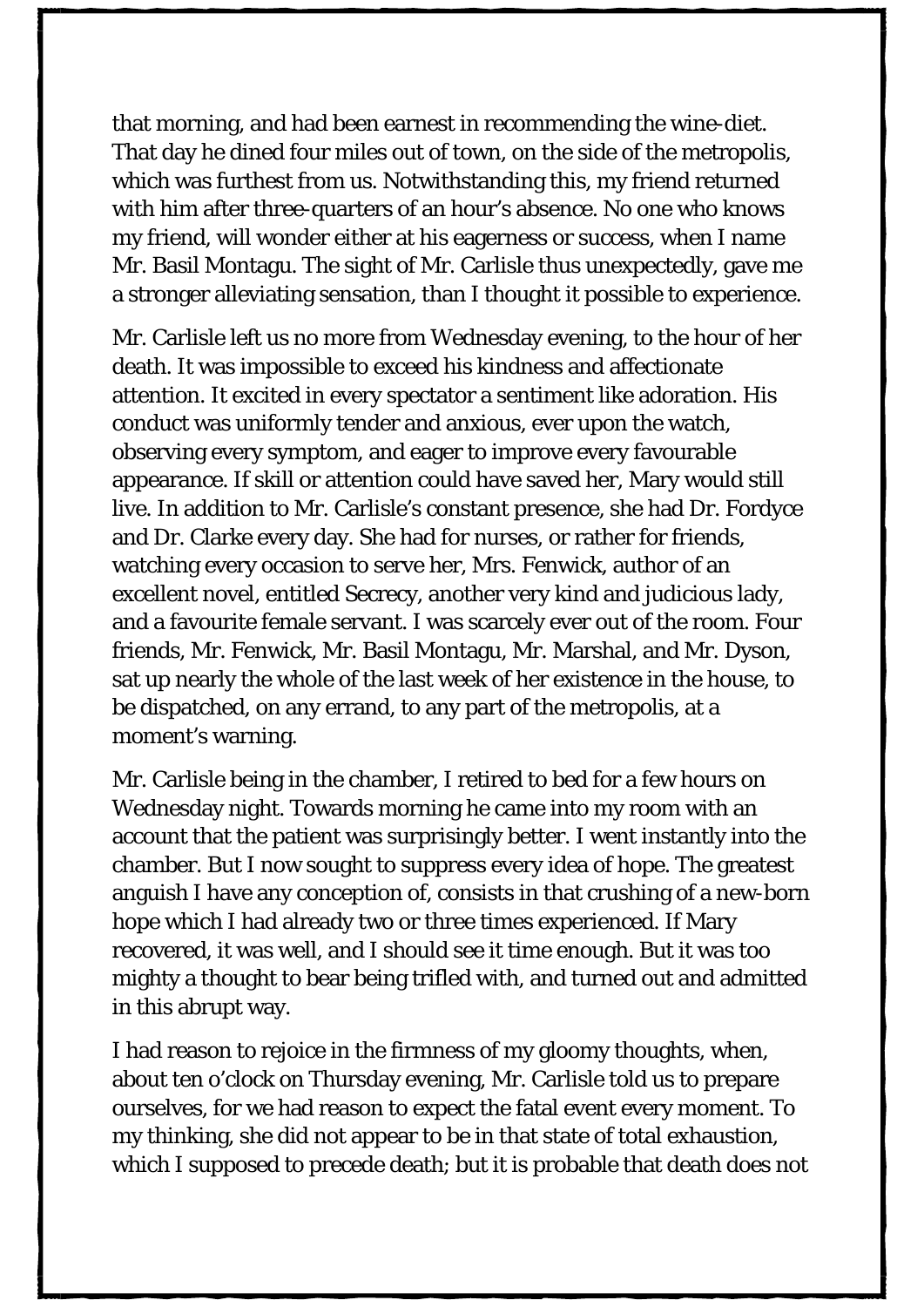always take place by that gradual process I had pictured to myself; a sudden pang may accelerate his arrival. She did not die on Thursday night.

Till now it does not appear that she had any serious thoughts of dying; but on Friday and Saturday, the two last days of her life, she occasionally spoke as if she expected it. This was however only at intervals; the thought did not seem to dwell upon her mind. Mr. Carlisle rejoiced in this. He observed, and there is great force in the suggestion, that there is no more pitiable object, than a sick man, that knows he is dying. The thought must be expected to destroy his courage, to co-operate with the disease, and to counteract every favourable effort of nature.

On these two days her faculties were in too decayed a state, to be able to follow any train of ideas with force or any accuracy of connection. Her religion, as I have already shown, was not calculated to be the torment of a sick bed; and, in fact, during her whole illness, not one word of a religious cast fell from her lips.

She was affectionate and compliant to the last. I observed on Friday and Saturday nights, that, whenever her attendants recommended to her to sleep, she discovered her willingness to yield, by breathing, perhaps for the space of a minute, in the manner of a person that sleeps, though the effort, from the state of her disorder, usually proved ineffectual.

She was not tormented by useless contradiction. One night the servant, from an error in judgment, teazed her with idle expostulations, but she complained of it grievously, and it was corrected. "Pray, pray, do not let her reason with me," was her expression. Death itself is scarcely so dreadful to the enfeebled frame, as the monotonous importunity of nurses ever-lastingly repeated.

Seeing that every hope was extinct, I was very desirous of obtaining from her any directions, that she might wish to have followed after her decease. Accordingly, on Saturday morning, I talked to her for a good while of the two children. In conformity to Mr. Carlisle's maxim of not impressing the idea of death, I was obliged to manage my expressions. I therefore affected to proceed wholly upon the ground of her having been very ill, and that it would be some time before she could expect to be well; wishing her to tell me any thing that she would choose to have done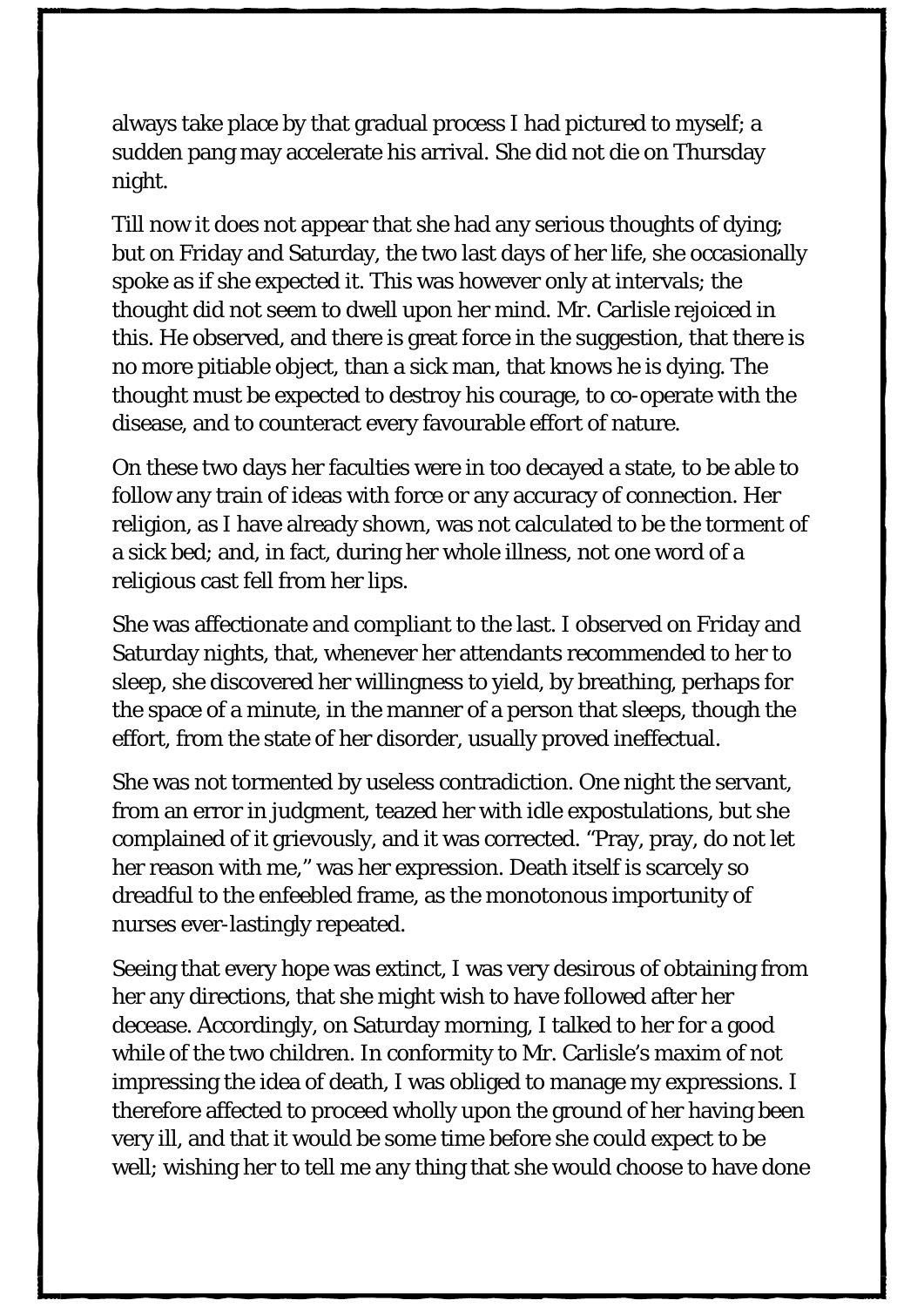respecting the children, as they would now be principally under my care. After having repeated this idea to her in a great variety of forms, she at length said, with a significant tone of voice, "I know what you are thinking of," but added, that she had nothing to communicate to me upon the subject.

The shivering fits had ceased entirely for the two last days. Mr. Carlisle observed that her continuance was almost miraculous, and he was on the watch for favourable appearances, believing it highly improper to give up all hope, and remarking, that perhaps one in a million, of persons in her state might possibly recover. I conceive that not one in a million, unites so good a constitution of body and of mind.

These were the amusements of persons in the very gulph of despair. At six o'clock on Sunday morning, September the tenth, Mr. Carlisle called me from my bed to which I had retired at one, in conformity to my request, that I might not be left to receive all at once the intelligence that she was no more. She expired at twenty minutes before eight.

Her remains were deposited, on the fifteenth of September, at ten o'clock in the morning, in the church-yard of the parish church of St. Pancras, Middlesex. A few of the persons she most esteemed, attended the ceremony; and a plain monument is now erecting on the spot, by some of her friends, with the following inscription:

MARY WOLLSTONECRAFT GODWIN, AUTHOR OF A VINDICATION OF THE RIGHTS OF WOMAN. BORN, XXVII APRIL MDCCLIX. DIED, X SEPTEMBER MDCCXCVII.

The loss of the world in this admirable woman, I leave to other men to collect; my own I well know, nor can it be improper to describe it. I do not here allude to the personal pleasures I enjoyed in her conversation: these increased every day, in proportion as we knew each other better, and as our mutual confidence increased. They can be measured only by the treasures of her mind, and the virtues of her heart. But this is a subject for meditation, not for words. What I purposed alluding to, was the improvement that I have for ever lost.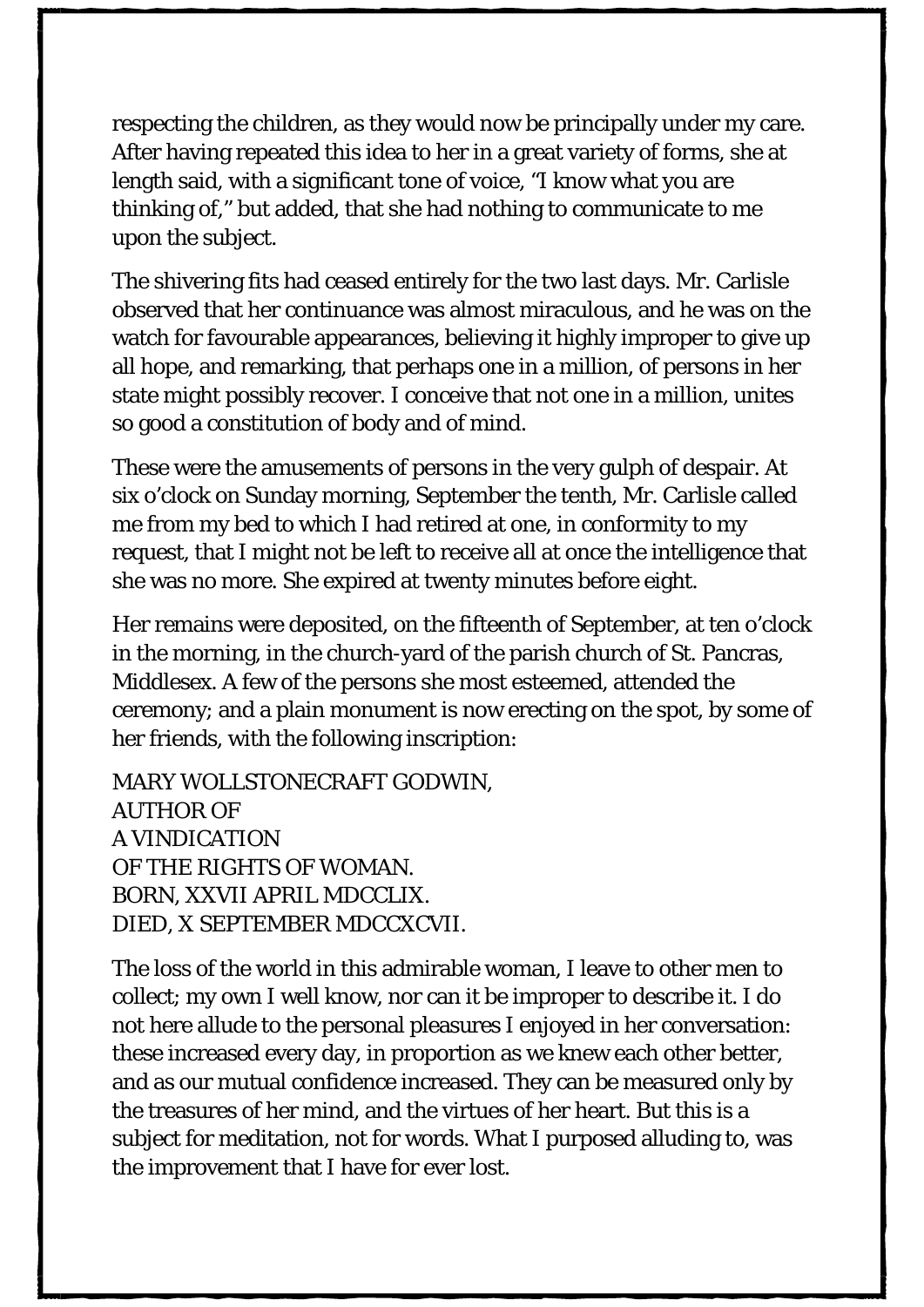We had cultivated our powers (if I may venture to use this sort of language) in different directions; I chiefly an attempt at logical and metaphysical distinction, she a taste for the picturesque. One of the leading passions of my mind has been an anxious desire not to be deceived. This has led me to view the topics of my reflection on all sides; and to examine and re-examine without end, the questions that interest me.

But it was not merely (to judge at least from all the reports of my memory in this respect) the difference of propensities, that made the difference in our intellectual habits. I have been stimulated, as long as I can remember, by an ambition for intellectual distinction; but, as long as I can remember, I have been discouraged, when I have endeavoured to cast the sum of my intellectual value, by finding that I did not possess, in the degree of some other men, an intuitive perception of intellectual beauty. I have perhaps a strong and lively sense of the pleasures of the imagination; but I have seldom been right in aligning to them their proportionate value, but by dint of persevering examination, and the change and correction of my first opinions.

What I wanted in this respect, Mary possessed, in a degree superior to any other person I ever knew. The strength of her mind lay in intuition. She was often right, by this means only, in matters of mere speculation. Her religion, her philosophy, (in both of which the errors were comparatively few, and the strain dignified and generous) were, as I have already said, the pure result of feeling and taste. She adopted one opinion, and rejected another, spontaneously, by a sort of tact, and the force of a cultivated imagination; and yet, though perhaps, in the strict sense of the term, she reasoned little, it is surprising what a degree of soundness is to be found in her determinations. But, if this quality was of use to her in topics that seem the proper province of reasoning, it was much more so in matters directly appealing to the intellectual taste. In a robust and unwavering judgment of this sort, there is a kind of witchcraft; when it decides justly, it produces a responsive vibration in every ingenuous mind. In this sense, my oscillation and scepticism were fixed by her boldness. When a true opinion emanated in this way from another mind, the conviction produced in my own assumed a similar character, instantaneous and firm. This species of intellect probably differs from the other, chiefly in the relation of earlier and later. What

65